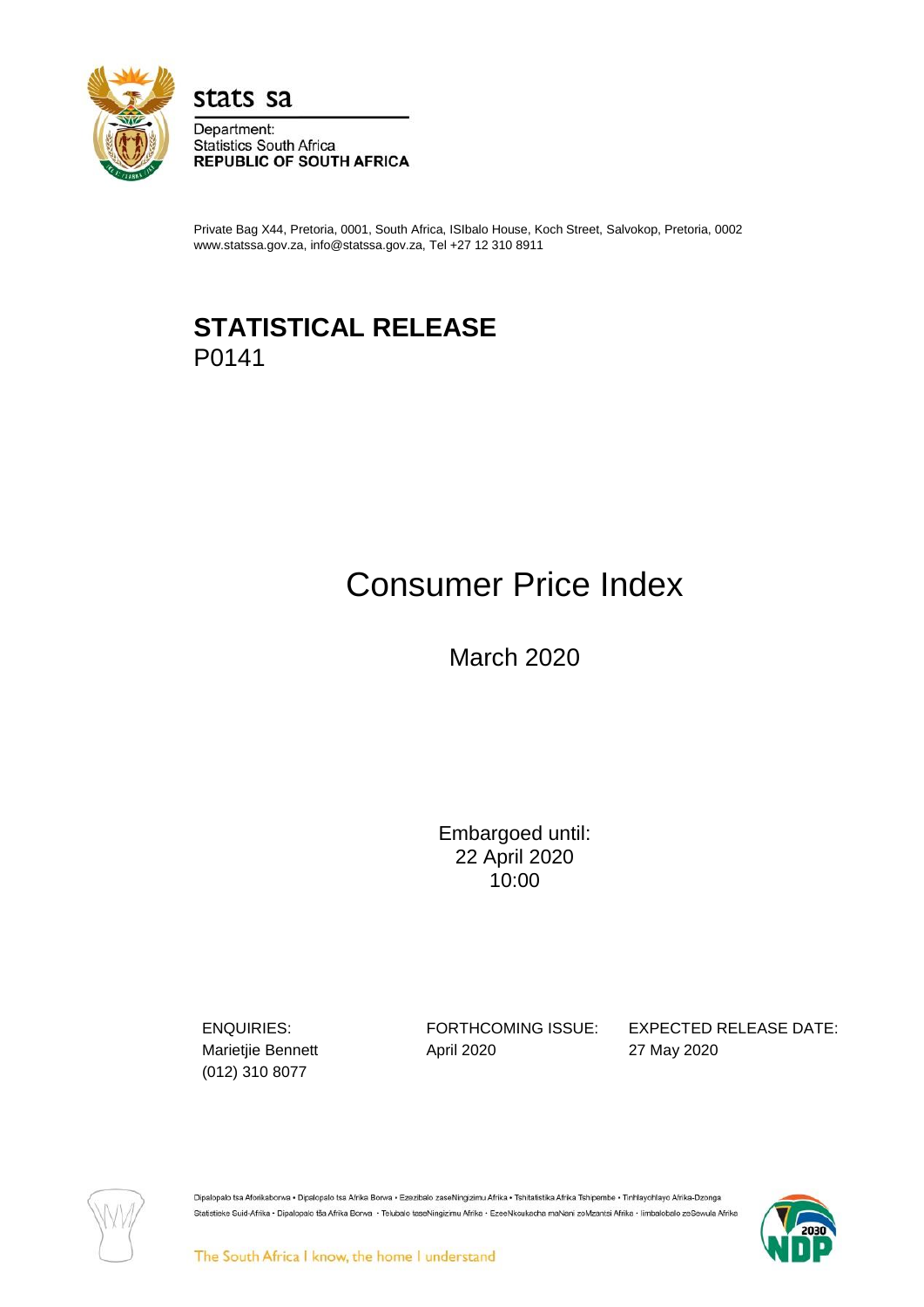# **CONTENTS**

| Table C - Contributions of the different groups to the annual percentage change in the CPI headline 6   |  |
|---------------------------------------------------------------------------------------------------------|--|
| Table D - Contributions of the different groups to the monthly percentage change in the CPI headline  6 |  |
|                                                                                                         |  |
|                                                                                                         |  |
|                                                                                                         |  |
|                                                                                                         |  |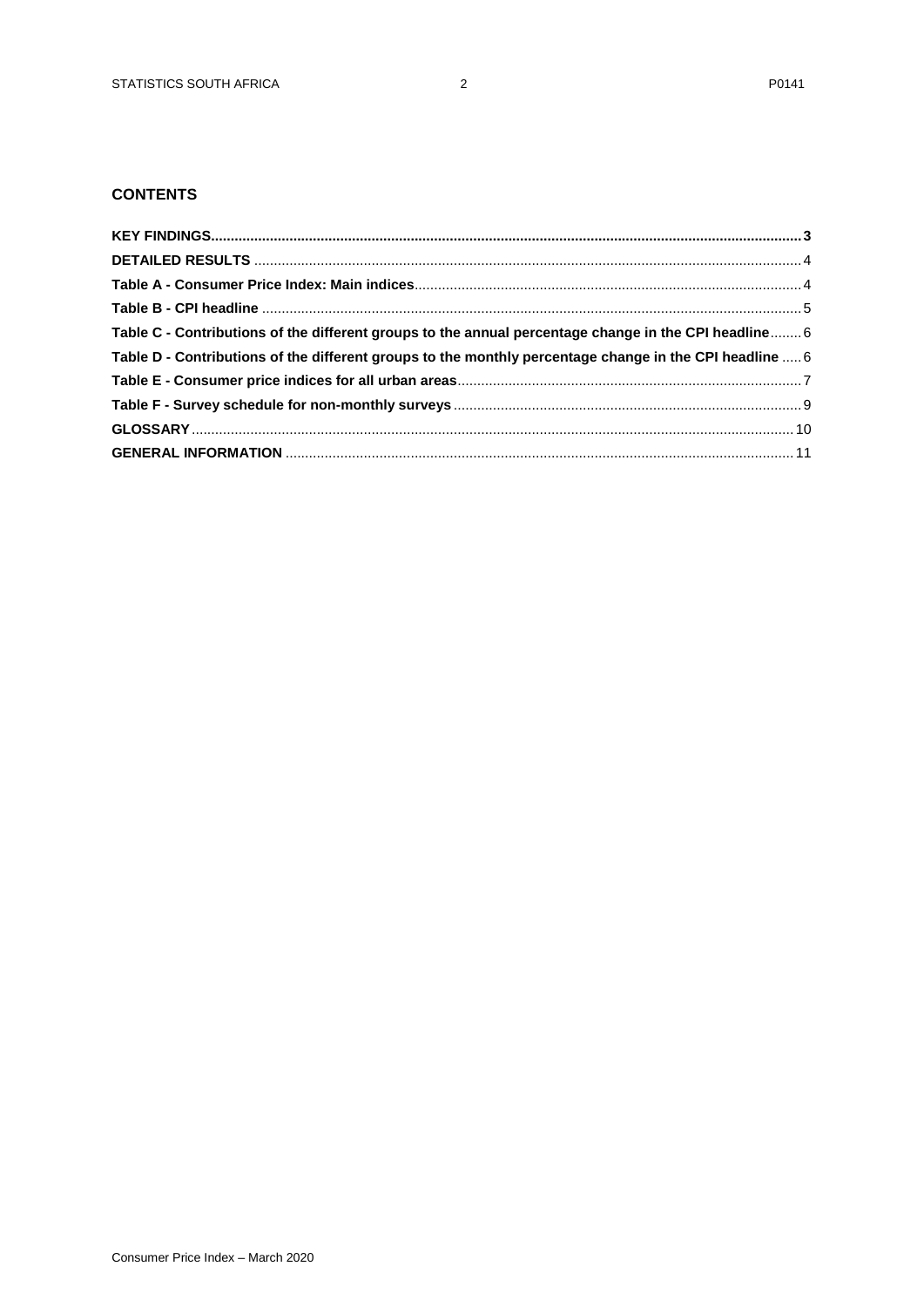#### <span id="page-2-0"></span>**KEY FINDINGS**

#### **Headline consumer price index (CPI for all urban areas)**

Annual consumer price inflation was 4,1% in March 2020, down from 4,6% in February 2020. The consumer price index increased by 0,3% month-on-month in March 2020.

The main contributors to the 4,1% annual inflation rate were food and non-alcoholic beverages; housing and utilities; transport; and miscellaneous goods and services (Table C on page 6).

Food and non-alcoholic beverages increased by 4,2% year-on-year, and contributed 0,7 of a percentage point to the total CPI annual rate of 4,1%.

Housing and utilities increased by 4,8% year-on-year, and contributed 1,2 percentage points.

Transport increased by 3,4% year-on-year, and contributed 0,5 of a percentage point.

Miscellaneous goods and services increased by 6,4% year-on-year, and contributed 1,0 percentage point.

The annual inflation rates for goods and for services were 4,1% and 4,2% respectively. Provincial annual inflation rates ranged from 3,6% in Limpopo to 4,8% in Western Cape (Table A on page 4).

#### **CPI and COVID-19 lockdown**

All data for the CPI are collected in the first three weeks of each month, so data collection for March was completed before the lockdown went into effect on 27 March. The lockdown regulations in effect till the beginning of May have dramatically restricted the goods and services available for purchase by consumers. It is also not possible for the CPI data collectors to visit stores. Where possible, prices are being collected in April from the online presence of stores already in the CPI sample. Indices of products not available for purchase during this period will be imputed. Specific details related to the April CPI will be communicated closer to the date of its release.

**Note**: Not all items in the CPI are surveyed every month. Table F (page 9) shows the survey schedule for items that are not surveyed monthly.

> **Risenga Maluleke Statistician-General**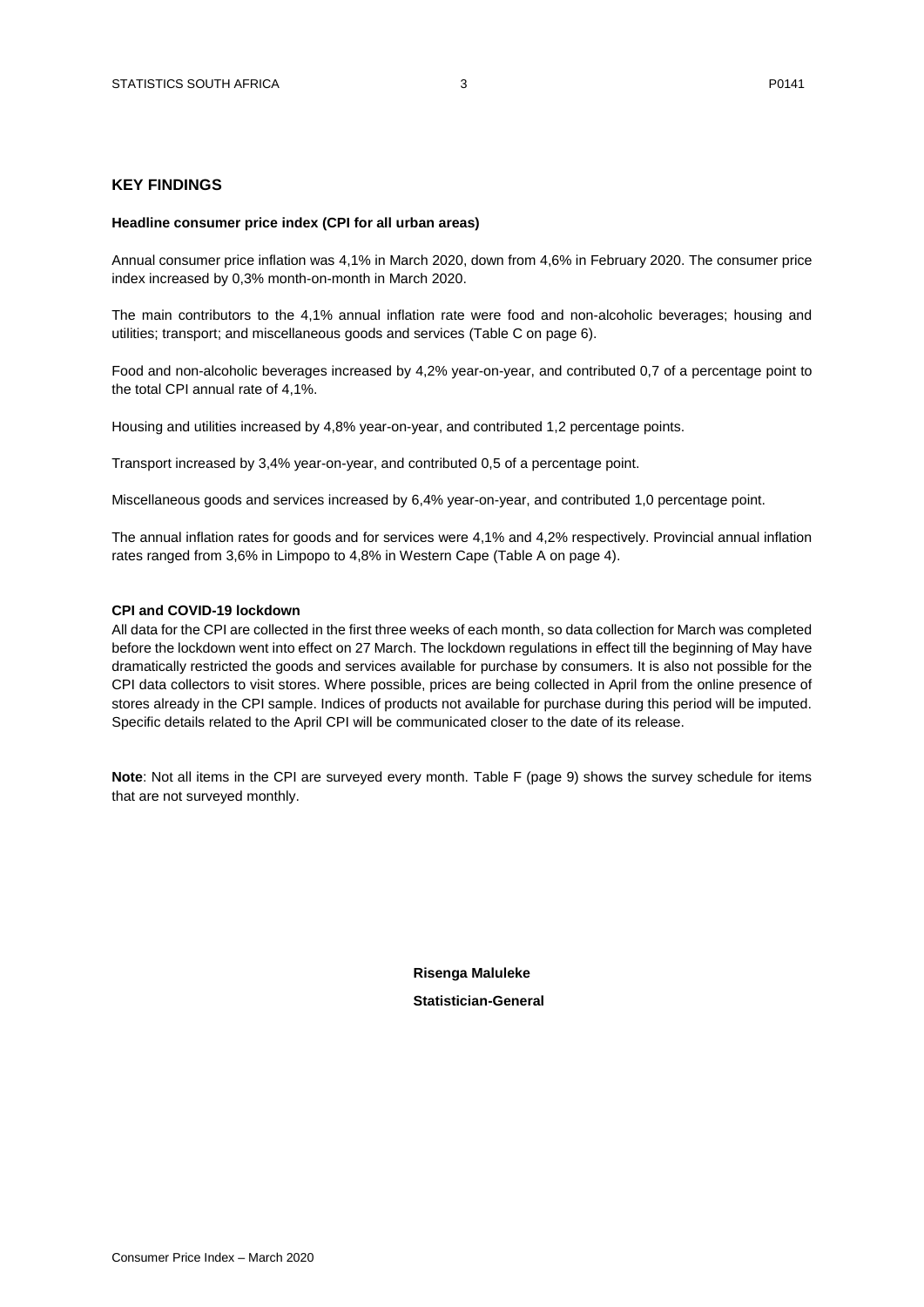## <span id="page-3-0"></span>**DETAILED RESULTS**

## <span id="page-3-1"></span>**Table A - Consumer Price Index: Main indices**

#### **Unless otherwise stated the table refers to all urban areas.**

|                          |                                                                   | Weight               | Index (Dec 2016=100) |                |                 | Percentage change |                 |                 |
|--------------------------|-------------------------------------------------------------------|----------------------|----------------------|----------------|-----------------|-------------------|-----------------|-----------------|
|                          | Group                                                             |                      |                      | Mar 2019       | <b>Feb 2020</b> | <b>Mar 2020</b>   | <b>Mar 2020</b> | <b>Mar 2020</b> |
|                          |                                                                   |                      |                      |                |                 |                   | VS.             | vs.             |
|                          |                                                                   |                      |                      |                |                 |                   | <b>Feb 2020</b> | Mar 2019        |
| All items (CPI Headline) |                                                                   | 100,00               | 111,0                | 115,2          | 115,6           | 0,3               | 4,1             |                 |
|                          | CPI excluding food and NAB, fuel and energy                       |                      | 74,43                | 111,0          | 114,4           | 115,1             | 0,6             | 3,7             |
| <b>Trimmed mean</b>      |                                                                   |                      |                      | 110,5          | 114,5           | 114,7             | 0,2             | 3,8             |
| Analytical               | CPI for all goods                                                 |                      | 48,70                | 108,8          | 113,1           | 113,3             | 0,2             | 4,1             |
| series                   | CPI for durable goods                                             |                      | 7,81                 | 103,3          | 106,2           | 106,2             | 0,0             | 2,8             |
|                          | CPI for semi-durable goods                                        |                      | 5,68                 | 103,1          | 104,6           | 105,0             | 0,4             | 1,8             |
|                          | CPI for non-durable goods                                         |                      | 35,21                | 111,3          | 116,6           | 116,8             | 0,2             | 4,9             |
|                          | <b>CPI for services</b>                                           |                      | 51,30                | 113,2          | 117,3           | 117,9             | 0,5             | 4,2             |
|                          | <b>CPI for administered prices</b>                                | <b>Total</b>         | 16,17                | 114,7          | 121,8           | 122,5             | 0,6             | 6,8             |
|                          |                                                                   | Regulated            | 11,76                | 112,8          | 121,6           | 120,8             | $-0,7$          | 7,1             |
|                          |                                                                   | Not regulated        | 4,41                 | 120,0          | 122,5           | 127,2             | 3,8             | 6,0             |
|                          | <b>CPI excluding administered</b><br>prices                       |                      | 83,83                | 110,3          | 113,9           | 114,3             | 0,4             | 3,6             |
|                          | <b>CPI for administered prices</b><br>excluding fuel and paraffin |                      | 11,54                | 113,7          | 120,2           | 122,0             | 1,5             | 7,3             |
|                          |                                                                   |                      |                      |                |                 |                   |                 |                 |
|                          | CPI excluding food and NAB                                        |                      | 82,76                | 111,3          | 115,5           | 115,9             | 0,3             | 4,1             |
|                          | <b>CPI excluding fuel</b>                                         |                      | 95,42                | 110,7          | 114,7           | 115,2             | 0.4             | 4,1             |
|                          | <b>CPI excluding food and NAB</b><br>and fuel                     |                      | 78,18                | 111,0          | 114,9           | 115,4             | 0,4             | 4,0             |
|                          | <b>CPI excluding housing</b>                                      |                      | 75,38                | 111,3          | 115,2           | 115,6             | 0,3             | 3,9             |
|                          | CPI excluding fuel and<br>energy                                  |                      | 91,67                | 110,8          | 114,4           | 114,9             | 0,4             | 3,7             |
|                          | <b>CPI excluding energy</b>                                       |                      | 96,25                | 111,1          | 114,9           | 115,3             | 0,3             | 3,8             |
|                          | <b>CPI excluding owners'</b>                                      |                      |                      |                |                 |                   |                 |                 |
|                          | equivalent rent                                                   |                      | 86,68                | 111,4          | 115,9           | 116,3             | 0,3             | 4,4             |
|                          | <b>CPI for pensioners</b>                                         |                      |                      | 111,5          | 116.0           | 116,2             | 0,2             | 4,2             |
| Geographic               | CPI for total country                                             |                      | 100,00               | 110,8          | 114,9           | 115,3             | 0,3             | 4,1             |
| indices                  | <b>CPI for rural areas</b>                                        |                      | 12,23                | 108,9          | 112,5           | 112,7             | 0,2             | 3,5             |
|                          | CPI per province                                                  | <b>Western Cape</b>  | 17,25                | 112,9          | 117,6           | 118,3             | 0,6             | 4,8             |
|                          |                                                                   | <b>Eastern Cape</b>  | 8,04                 | 110,2          | 114,1           | 114,3             | 0,2             | 3,7             |
|                          |                                                                   | <b>Northern Cape</b> | 1,93                 | 109,7          | 114,0           | 114,2             | 0,2             | 4,1             |
|                          |                                                                   | <b>Free State</b>    | 5,93                 | 110,6          | 114.2           | 114,7             | 0,4             | 3,7             |
|                          |                                                                   | KwaZulu-Natal        | 12,70                | 109,5          | 113,4           | 113,9             | 0,4             | 4,0             |
|                          |                                                                   | <b>North West</b>    | 5,31                 | 108,8          | 112,4           | 112,9             | 0,4             | 3,8             |
|                          |                                                                   | Gauteng              | 36,25                | 111,0          | 115,2           | 115,5             | 0,3             | 4,1             |
|                          |                                                                   | Mpumalanga           | 6,89                 | 109,6          | 113,4           | 113,8             | 0,4             | 3,8             |
|                          |                                                                   | Limpopo              | 5,70                 | 110,0          | 113,8           | 114,0             | 0,2             | 3,6             |
| <b>Deciles</b>           | CPI per expenditure decile                                        | 1                    | 0,50                 | 107,4          | 112,3           | 112,4             | 0,1             | 4,7             |
|                          |                                                                   | $\mathbf 2$          | 1,13                 | 107,9          | 112,5           | 112,8             | 0,3             | 4,5             |
|                          |                                                                   | 3                    | 1,89                 | 108,3          | 112,4           | 112,8             | 0,4             | 4,2             |
|                          |                                                                   | 4                    | 2,81                 | 108,7          | 112,5           | 112,9             | 0,4             | 3,9             |
|                          |                                                                   | 5                    | 3,93                 | 108,8          | 112,4           | 112,8             | 0,4             | 3,7             |
|                          |                                                                   | 6                    | 5,61                 | 109,0          | 112,4           | 112,8             | 0,4             | 3,5             |
|                          |                                                                   | 7                    | 7,91                 | 109,6          | 113,3           | 113,7             | 0,4             | 3,7             |
|                          |                                                                   | 8                    |                      |                |                 |                   | 0,4             |                 |
|                          |                                                                   | 9                    | 11,30                | 110,3<br>111,7 | 114,1<br>116,0  | 114,5<br>116,4    | 0,3             | 3,8<br>4,2      |
|                          |                                                                   |                      | 16,35                |                |                 |                   |                 |                 |
|                          |                                                                   | 10                   | 48,57                | 111,9          | 116,4           | 116,8             | 0,3             | 4,4             |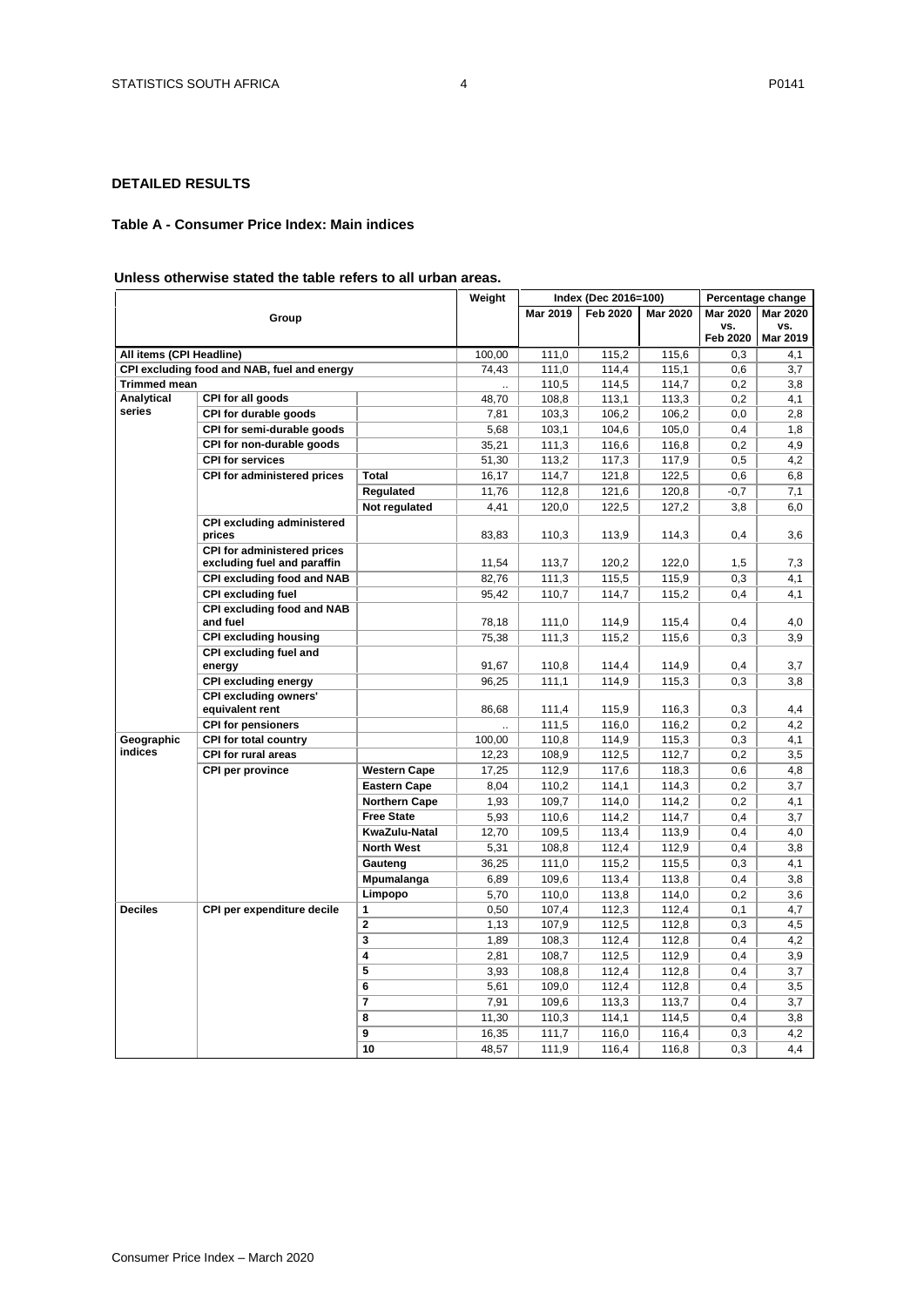#### <span id="page-4-0"></span>**Table B - CPI headline**

## **Table B1 - CPI headline index numbers (Dec 2016=100)**

| Year | Jan   | Feb   | Mar   | Apr   | May      | Jun      | Jul   | Aug      | Sep       | Oct   | Nov      | Dec       | Average <sup>1</sup> |
|------|-------|-------|-------|-------|----------|----------|-------|----------|-----------|-------|----------|-----------|----------------------|
| 2016 | 94,4  | 95,7  | 96.4  | 97,2  | 97.<br>4 | 97.9     | 98,7  | 98,6     | 98,8      | 99,3  | 99,6     | 100.0     | 97.8                 |
| 2017 | 100,6 | 101.  | 102.3 | 102.4 | 102.     | 102.9    | 103,2 | 103,3    | 103,8     | 104.1 | 104.2    | 104.7     | 103,0                |
| 2018 | 105.0 | 105.8 | 106.2 | 107,0 | 107,2    | 107.6    | 108.5 | 108.4    | 108.9     | 109.4 | 109.6    | 109,4     | 107.8                |
| 2019 | 109,2 | 110,1 | 111.0 | 11.7  | 112,0    | 112,4    | 12.8  | 113.1    | 113,4     | 113,4 | 113,5    | 113.8     | 112,2                |
| 2020 | 114.1 | 115,2 | 115,6 |       |          | $\cdots$ |       | $\cdots$ | $\cdot$ . |       | $\cdots$ | $\cdot$ . | $\cdot$ .            |

#### **Table B2 - CPI headline year-on-year rates**

| Year | Jan | Feb                   | Mar | Apr      | Mav      | Jun     | Jul       | Aug | Sep       | Oct           | Nov      | <b>Dec</b>             | Average <sup>1</sup> |
|------|-----|-----------------------|-----|----------|----------|---------|-----------|-----|-----------|---------------|----------|------------------------|----------------------|
| 2016 | 6,2 | 7,0                   | 6,3 | 6,2      | 6.7      | 6,3     | 6,0       | 5,9 | 6.        | 6,4           | 6,6      | 6.7                    | 6,4                  |
| 2017 | 6,6 | 6,3                   | 6.7 | 5.3      | 5.4      | -<br>5. | 4.6       | 4,8 | 5.1       | 4.8           | 4,6      | . <del>.</del><br>4. . | 5.3                  |
| 2018 | 4.4 | 4,0                   | 3,8 | 4.5      | 4.4      | 4,6     | 5.        | 4,9 | 4.9       | $5,^{\prime}$ | 5,2      | 4.5                    | 4.7                  |
| 2019 | 4,0 | $\overline{A}$<br>4.1 | 4.5 | 4.4      | 4.5      | 4.5     | 4.0       | 4.3 | -4.       | 27<br>J,      | 3,6      | 4.0                    | -4.                  |
| 2020 | 4.5 | 4,6                   | 4.1 | $\cdots$ | $\cdots$ |         | $\cdot$ . |     | $\cdot$ . |               | $\cdots$ | $\cdot$ .              |                      |

<sup>1</sup> Annual average.



# **Figure 1 - CPI headline index numbers and year-on-year rates**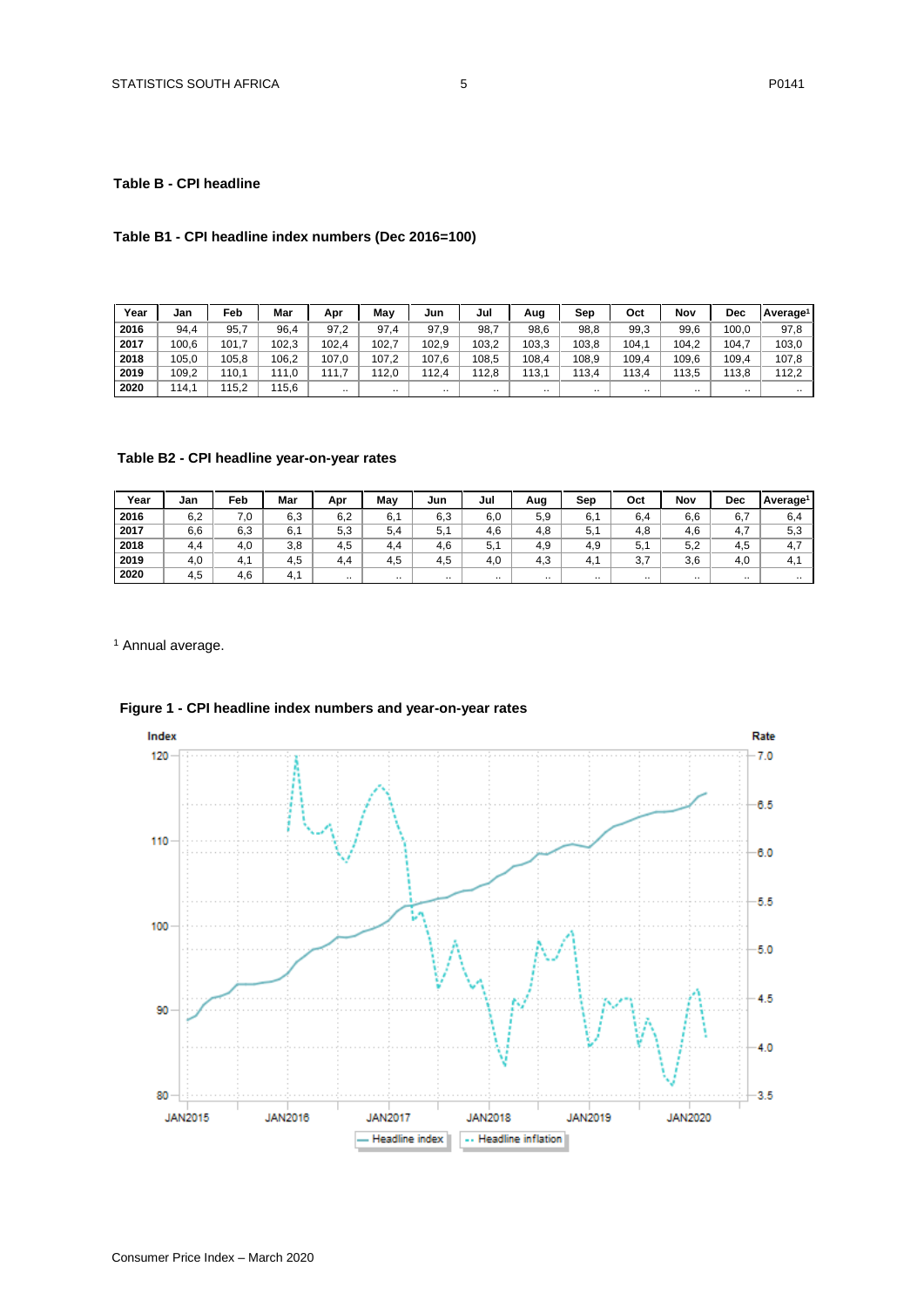## <span id="page-5-0"></span>**Table C - Contributions of the different groups to the annual percentage change in the CPI headline**

|                                        |          | Contribution    |
|----------------------------------------|----------|-----------------|
| Group                                  | Feb 2020 | <b>Mar 2020</b> |
| Food and non-alcoholic beverages       | 0,7      | 0,7             |
| Alcoholic beverages and tobacco        | 0,3      | 0,2             |
| <b>Clothing and footwear</b>           | 0,1      | 0,1             |
| <b>Housing and utilities</b>           | 1,2      | 1,2             |
| <b>Household contents and services</b> | 0,1      | 0,1             |
| Health                                 | 0,1      | 0,1             |
| <b>Transport</b>                       | 0,9      | 0,5             |
| Education                              | 0,2      | 0,2             |
| <b>Restaurants and hotels</b>          | 0,1      | 0,0             |
| Miscellaneous goods and services       | 1,0      | 1,0             |
| Residual                               | $-0,1$   | 0,0             |
| All Items                              | 4,6      | 4,1             |

# <span id="page-5-1"></span>**Table D - Contributions of the different groups to the monthly percentage change in the CPI headline**

|                                  | Contribution |                 |
|----------------------------------|--------------|-----------------|
| Group                            | Feb 2020     | <b>Mar 2020</b> |
| Food and non-alcoholic beverages | 0,1          | 0,0             |
| Alcoholic beverages and tobacco  | 0,0          | 0,1             |
| <b>Housing and utilities</b>     | 0,0          | 0,1             |
| <b>Transport</b>                 | 0,0          | $-0,1$          |
| <b>Education</b>                 | 0,0          | 0,2             |
| Miscellaneous goods and services | 0,8          | 0,0             |
| Residual                         | 0,1          | 0,0             |
| All Items                        | 1,0          | 0,3             |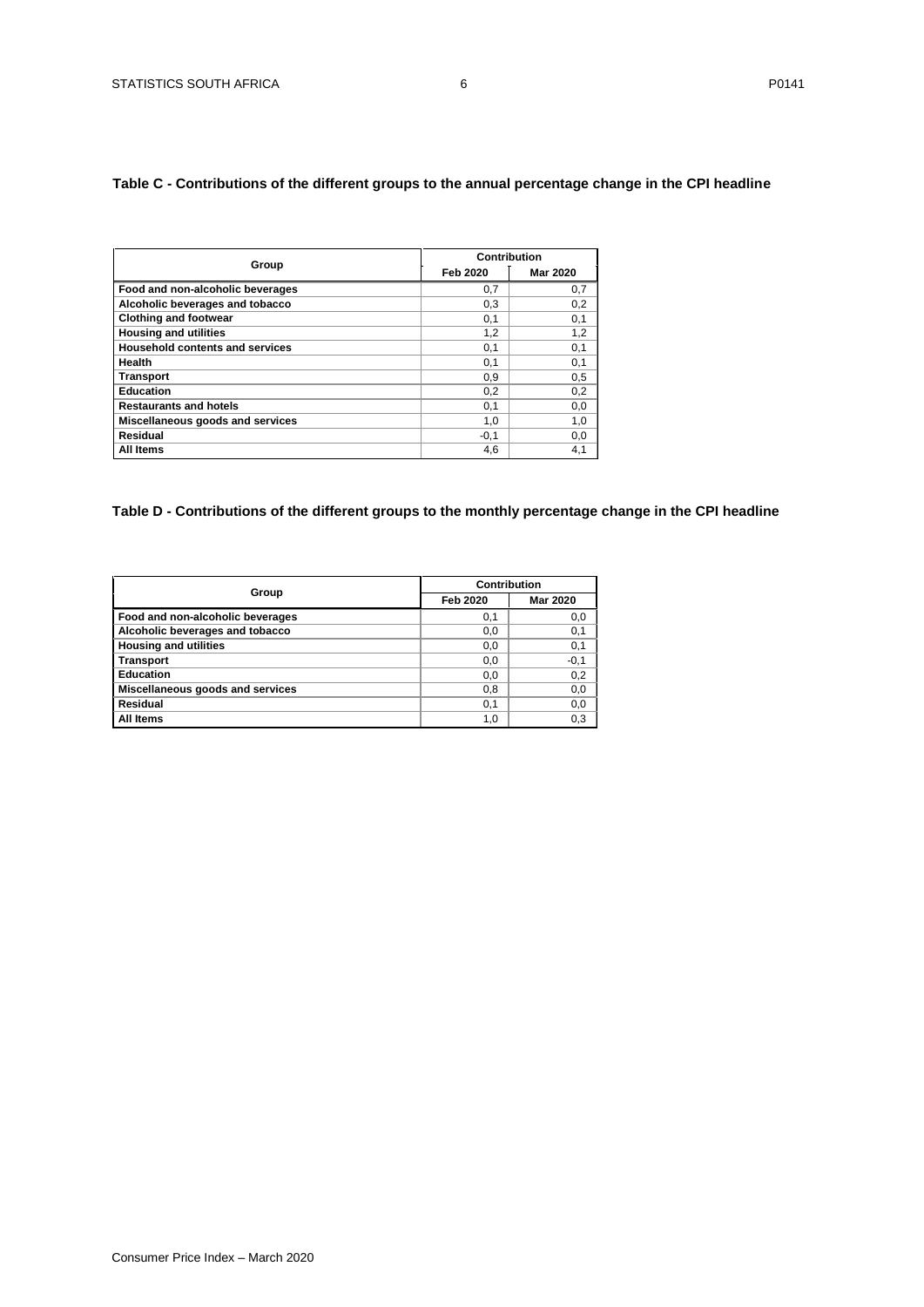# <span id="page-6-0"></span>**Table E - Consumer price indices for all urban areas**

|                                 |                                        |                          | Weight |                 | Index (Dec 2016=100) |                 |                        | Percentage change |
|---------------------------------|----------------------------------------|--------------------------|--------|-----------------|----------------------|-----------------|------------------------|-------------------|
|                                 | Group                                  |                          |        | <b>Mar 2019</b> | Feb 2020             | <b>Mar 2020</b> | <b>Mar 2020</b>        | <b>Mar 2020</b>   |
|                                 |                                        |                          |        |                 |                      |                 | VS.<br><b>Feb 2020</b> | VS.<br>Mar 2019   |
| All items (CPI                  |                                        |                          |        |                 |                      |                 |                        |                   |
| Headline)                       |                                        |                          | 100,00 | 111,0           | 115.2                | 115,6           | 0.3                    | 4,1               |
| <b>Food and</b>                 |                                        |                          | 17,24  | 109,7           | 114,0                | 114,3           | 0,3                    | 4,2               |
| non-                            | Food                                   |                          | 15,48  | 109,0           | 113,4                | 113,8           | 0,4                    | 4,4               |
| alcoholic<br>beverages          |                                        | Processed                | 8,67   | 109,2           | 113,2                | 113,3           | 0,1                    | 3,8               |
|                                 |                                        | <b>Unprocessed</b>       | 6,81   | 108,8           | 113,6                | 114,1           | 0,4                    | 4,9               |
|                                 |                                        | <b>Bread and</b>         |        |                 |                      |                 |                        |                   |
|                                 |                                        | cereals                  | 3,21   | 101,1           | 105,1                | 104,9           | $-0,2$                 | 3,8               |
|                                 |                                        | Meat                     | 5,46   | 115,1           | 120,5                | 120,9           | 0,3                    | 5,0               |
|                                 |                                        | Fish                     | 0,40   | 113,3           | 119,4                | 119,3           | $-0.1$                 | 5.3               |
|                                 |                                        | Milk, eggs and<br>cheese | 2,57   | 106,6           | 110,0                | 110,5           | 0,5                    | 3,7               |
|                                 |                                        | Oils and fats            | 0,45   | 100,2           | 104,4                | 104,3           | $-0,1$                 | 4,1               |
|                                 |                                        | Fruit                    | 0,34   | 102,4           | 106,0                | 109,7           | 3,5                    | 7,1               |
|                                 |                                        | Vegetables               | 1,30   | 114,2           | 115,7                | 116,0           | 0,3                    | 1,6               |
|                                 |                                        | Sugar, sweets            |        |                 |                      |                 |                        |                   |
|                                 |                                        | and desserts             | 0,56   | 109,4           | 116,2                | 116,0           | $-0.2$                 | 6,0               |
|                                 |                                        | Other food               | 1,19   | 105,0           | 110,5                | 110,9           | 0,4                    | 5,6               |
|                                 | Non-alcoholic beverages                |                          | 1,76   | 116,0           | 118,6                | 118,5           | $-0,1$                 | 2,2               |
|                                 |                                        | <b>Hot beverages</b>     | 0,65   | 112,5           | 114,4                | 113,6           | $-0,7$                 | 1,0               |
|                                 |                                        | <b>Cold beverages</b>    | 1,11   | 117,9           | 121,0                | 121,3           | 0,2                    | 2,9               |
| <b>Alcoholic</b>                |                                        |                          | 5,82   | 113,5           | 116,1                | 117,7           | 1,4                    | 3,7               |
| beverages<br>and tobacco        | <b>Alcoholic beverages</b>             |                          | 3,89   | 114,6           | 117,5                | 118,4           | 0,8                    | 3,3               |
|                                 |                                        | <b>Spirits</b>           | 0,86   | 114,4           | 117,4                | 119,3           | 1,6                    | 4,3               |
|                                 |                                        | Wine                     | 1,05   | 119,1           | 124,0                | 125,1           | 0,9                    | 5,0               |
|                                 |                                        | Beer                     | 1,98   | 112,3           | 114,1                | 114,6           | 0,4                    | 2,0               |
|                                 | <b>Tobacco</b>                         |                          | 1,93   | 111,4           | 113,3                | 116,2           | 2,6                    | 4,3               |
| <b>Clothing and</b>             |                                        |                          | 3,83   | 104,1           | 106,3                | 106,5           | 0,2                    | 2,3               |
| footwear                        | Clothing                               |                          | 2,71   | 104,6           | 107,1                | 107,3           | 0,2                    | 2,6               |
|                                 | Footwear                               |                          | 1,12   | 102,9           | 104,3                | 104,3           | 0,0                    | 1,4               |
| <b>Housing and</b><br>utilities |                                        |                          | 24,62  | 110,3           | 115,2                | 115,6           | 0,3                    | 4,8               |
|                                 | <b>Actual rentals for housing</b>      |                          | 3,52   | 110,1           | 112,6                | 113,1           | 0,4                    | 2,7               |
|                                 | Owners' equivalent rent                |                          | 13,32  | 108,6           | 110,9                | 111,4           | 0,5                    | 2,6               |
|                                 | <b>Maintenance and repair</b>          |                          | 0,82   | 107,1           | 111,0                | 111,1           | 0,1                    | 3,7               |
|                                 | Water and other services               |                          | 3,16   | 119,3           | 127,9                | 128,0           | 0,1                    | 7,3               |
| Household                       | <b>Electricity and other fuels</b>     |                          | 3,80   | 110,0           | 123,1                | 123,1           | 0,0                    | 11,9              |
| contents and                    | <b>Furnishings, floor coverings</b>    |                          | 4,35   | 106,2           | 108,0                | 109,0           | 0,9                    | 2,6               |
| services                        | and textiles                           |                          | 0.81   | 94.5            | 93,3                 | 93.4            | 0,1                    | $-1,2$            |
|                                 | Appliances, tableware and<br>equipment |                          | 0,73   | 98,9            | 100,4                | 100,8           | 0,4                    | 1,9               |
|                                 | <b>Supplies and services</b>           |                          | 2,81   | 111,5           | 114,3                | 115,7           | 1,2                    | 3,8               |
|                                 |                                        | <b>Domestic</b>          |        |                 |                      |                 |                        |                   |
|                                 |                                        | workers' wages           | 2,45   | 111,9           | 115,5                | 117,0           | 1,3                    | 4,6               |
| <b>Health</b>                   |                                        |                          | 1,40   | 115,8           | 120,8                | 121,1           | 0,2                    | 4,6               |
|                                 | <b>Medical products</b>                |                          | 0,53   | 111,4           | 115,3                | 116,0           | 0,6                    | 4,1               |
|                                 | <b>Medical services</b>                |                          | 0,87   | 118,7           | 124,6                | 124,6           | 0,0                    | 5,0               |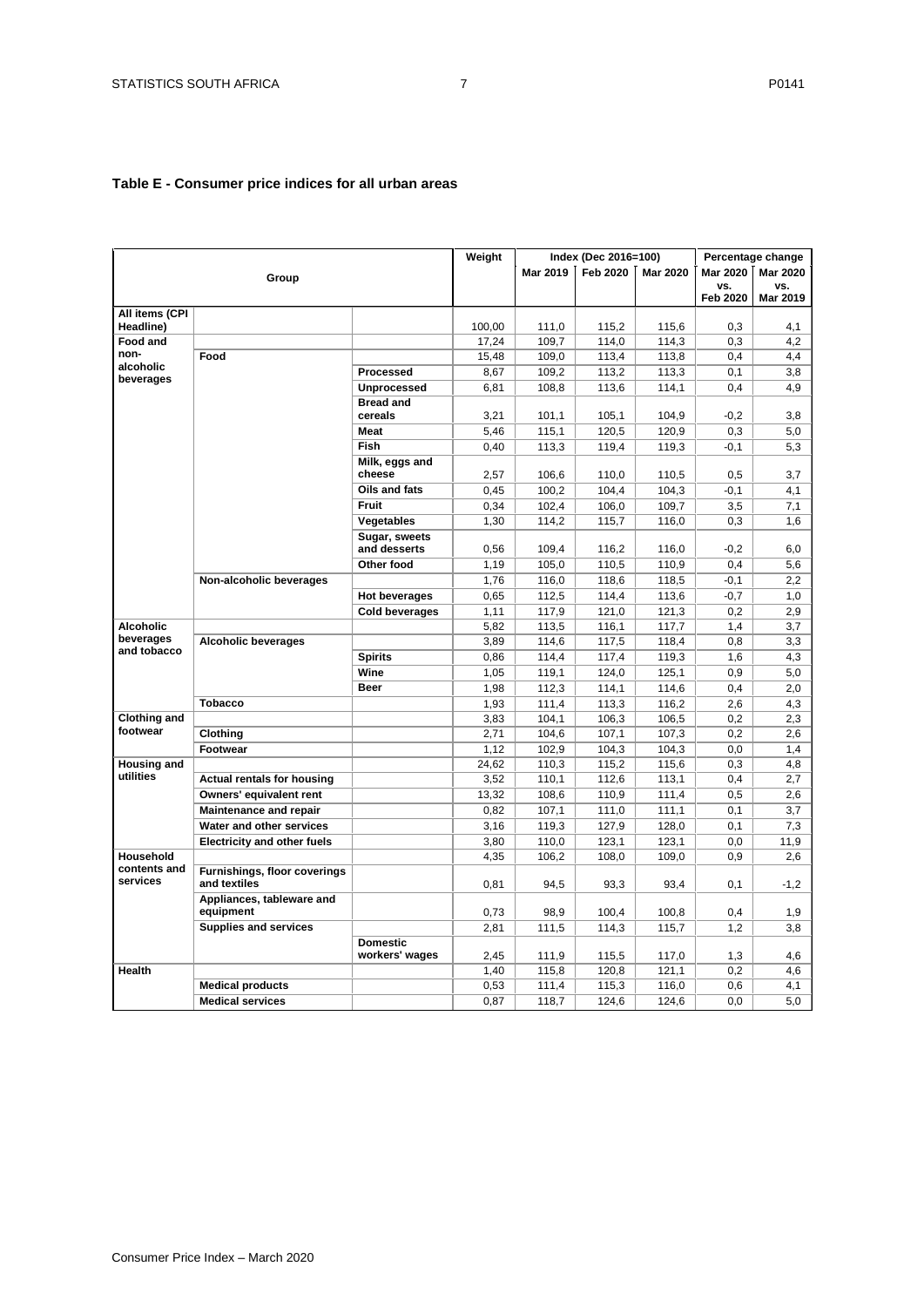| Table E - Consumer price indices for all urban areas (concluded) |  |  |
|------------------------------------------------------------------|--|--|
|                                                                  |  |  |

|                       |                                  | Weight        |       | Index (Dec 2016=100) |          | Percentage change |                 |          |
|-----------------------|----------------------------------|---------------|-------|----------------------|----------|-------------------|-----------------|----------|
|                       | Group                            |               |       | Mar 2019             | Feb 2020 | <b>Mar 2020</b>   | <b>Mar 2020</b> | Mar 2020 |
|                       |                                  |               |       |                      |          |                   | VS.             | VS.      |
|                       |                                  |               |       |                      |          |                   | <b>Feb 2020</b> | Mar 2019 |
| <b>Transport</b>      |                                  |               | 14.28 | 111.7                | 116.3    | 115.5             | $-0.7$          | 3,4      |
|                       | <b>Purchase of vehicles</b>      |               | 6,12  | 107,4                | 111,8    | 111,9             | 0,1             | 4,2      |
|                       | Private transport operation      |               | 5,86  | 115,8                | 122.7    | 121.3             | $-1,1$          | 4,7      |
|                       |                                  | Fuel          | 4,58  | 117,4                | 125,9    | 123,9             | $-1,6$          | 5,5      |
|                       |                                  | Other running |       |                      |          |                   |                 |          |
|                       |                                  | costs         | 1,28  | 109,9                | 111,2    | 112,1             | 0,8             | 2,0      |
|                       | <b>Public transport</b>          |               | 2,30  | 112,7                | 112,1    | 110,8             | $-1,2$          | $-1,7$   |
| Communication         |                                  |               | 2.63  | 99.7                 | 99.8     | 99,8              | 0,0             | 0,1      |
|                       | Postal services and              |               |       |                      |          |                   |                 |          |
|                       | telecommunication services       |               | 2,43  | 102,0                | 102,5    | 102,5             | 0,0             | 0.5      |
|                       | Telecommunication                |               |       |                      |          |                   |                 |          |
|                       | equipment                        |               | 0,20  | 72,6                 | 68,4     | 67,4              | $-1,5$          | $-7,2$   |
| <b>Recreation and</b> |                                  |               | 5,16  | 101,8                | 102,7    | 102,7             | 0,0             | 0,9      |
| culture               | <b>Recreational equipment</b>    |               | 1,25  | 95,2                 | 95,5     | 95,2              | $-0,3$          | 0,0      |
|                       | <b>Recreational and cultural</b> |               |       |                      |          |                   |                 |          |
|                       | services                         |               | 3,10  | 102,1                | 103,0    | 103,0             | 0,0             | 0,9      |
|                       | Books, newspapers and            |               |       |                      |          |                   |                 |          |
|                       | stationery                       |               | 0,64  | 113,8                | 117,9    | 119,6             | 1,4             | 5,1      |
|                       | Package holidays                 |               | 0,17  | 102,0                | 94.0     | 91,7              | $-2,4$          | $-10,1$  |
| <b>Education</b>      |                                  |               | 2,53  | 121,8                | 121,8    | 129,6             | 6,4             | 6,4      |
|                       | Primary and secondary            |               | 1,54  | 123,8                | 123,8    | 133,1             | 7,5             | 7,5      |
|                       | <b>Tertiary</b>                  |               | 0,99  | 118,7                | 118,7    | 124,3             | 4,7             | 4,7      |
| <b>Restaurants</b>    |                                  |               | 3,09  | 108,5                | 110,1    | 110,0             | $-0,1$          | 1,4      |
| and hotels            | <b>Restaurants</b>               |               | 1,98  | 113,0                | 117,7    | 117,9             | 0,2             | 4,3      |
|                       | <b>Hotels</b>                    |               | 1,11  | 100.0                | 95,5     | 94,8              | $-0,7$          | $-5,2$   |
| <b>Miscellaneous</b>  |                                  |               | 15,05 | 118.7                | 126,0    | 126.3             | 0,2             | 6,4      |
| goods and             | Personal care                    |               | 2,12  | 106,7                | 107,3    | 108,9             | 1,5             | 2,1      |
| services              | Insurance                        |               | 10,06 | 122,7                | 132,3    | 132,3             | 0,0             | 7,8      |
|                       | <b>Financial services</b>        |               | 1,53  | 115,9                | 123,2    | 123,9             | 0,6             | 6,9      |
|                       | Other goods and services         |               | 1,34  | 110,6                | 111,4    | 111,4             | 0,0             | 0,7      |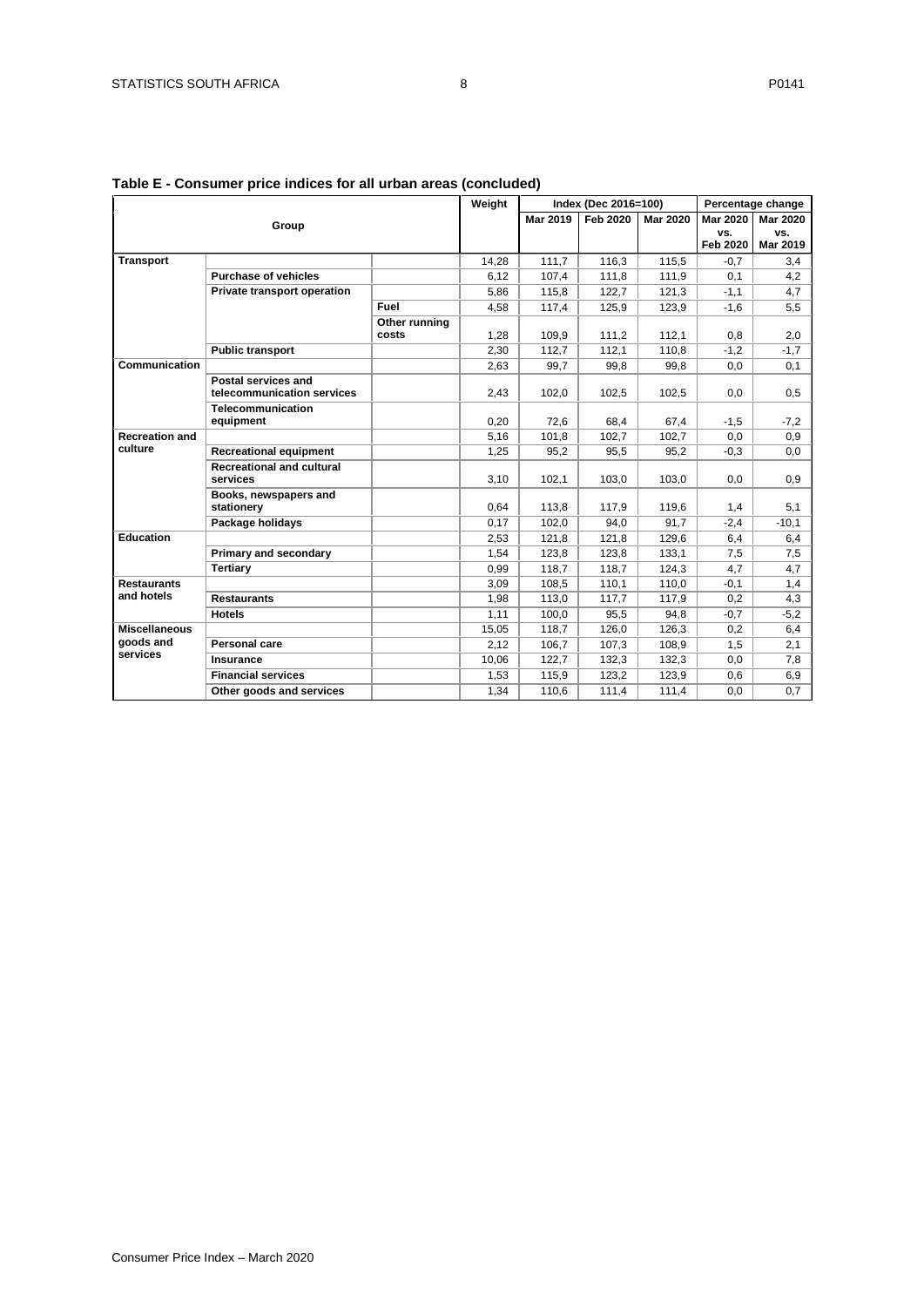# <span id="page-8-0"></span>**Table F - Survey schedule for non-monthly surveys**

| Quarterly                                                          |                                                                                                                                      |  |  |  |  |
|--------------------------------------------------------------------|--------------------------------------------------------------------------------------------------------------------------------------|--|--|--|--|
| January, April, July, October                                      | Gymnasium fees (Recreation and culture)<br>Funeral<br>expenses, funeral<br>policies,<br>maintenance<br>gravestone<br>(Miscellaneous) |  |  |  |  |
|                                                                    | Private-sector hospitals (Health)                                                                                                    |  |  |  |  |
| February, May, August, November                                    | Rugby tickets (Recreation and culture)                                                                                               |  |  |  |  |
|                                                                    | Cricket tickets (Recreation and culture)                                                                                             |  |  |  |  |
|                                                                    | Actual rentals for housing, owners' equivalent rent (Housing and<br>utilities)                                                       |  |  |  |  |
| March, June, September, December                                   | Domestic workers' wages (Household contents and services)                                                                            |  |  |  |  |
|                                                                    | Taxi fares, train fares (Transport)                                                                                                  |  |  |  |  |
|                                                                    | Motor vehicle insurance (Miscellaneous)                                                                                              |  |  |  |  |
| <b>Biannual</b>                                                    |                                                                                                                                      |  |  |  |  |
| January, July                                                      | Building insurance, household content insurance (Miscellaneous)                                                                      |  |  |  |  |
| February, April                                                    | Medical aid (Miscellaneous)                                                                                                          |  |  |  |  |
| April, October                                                     | Television licences (Recreation and culture)                                                                                         |  |  |  |  |
| May, November                                                      | Electricians, plumbers (Housing and utilities)                                                                                       |  |  |  |  |
| July, August                                                       | Municipal charges for water, property rates and electricity (Housing and<br>utilities)                                               |  |  |  |  |
| Annual                                                             |                                                                                                                                      |  |  |  |  |
|                                                                    | Post box rental (Communication)                                                                                                      |  |  |  |  |
| January                                                            | Lotto tickets (Recreation and culture)                                                                                               |  |  |  |  |
| February                                                           | Private-sector doctors and dentists (Health)                                                                                         |  |  |  |  |
|                                                                    | School and university tuition fees (Education)                                                                                       |  |  |  |  |
| March                                                              | Toll fees (Transport)                                                                                                                |  |  |  |  |
|                                                                    | University boarding fees (Restaurants and hotels)                                                                                    |  |  |  |  |
|                                                                    | Crèche fees (Miscellaneous)                                                                                                          |  |  |  |  |
|                                                                    | Public-sector hospitals and doctors (Health)                                                                                         |  |  |  |  |
| April                                                              | Stamps (Communication)                                                                                                               |  |  |  |  |
| Other                                                              |                                                                                                                                      |  |  |  |  |
| January, March, April, June, July, September,<br>October, December | Local bus fares (Transport)                                                                                                          |  |  |  |  |

Additional surveys are conducted for these items when Stats SA is aware of significant price changes outside regular survey months.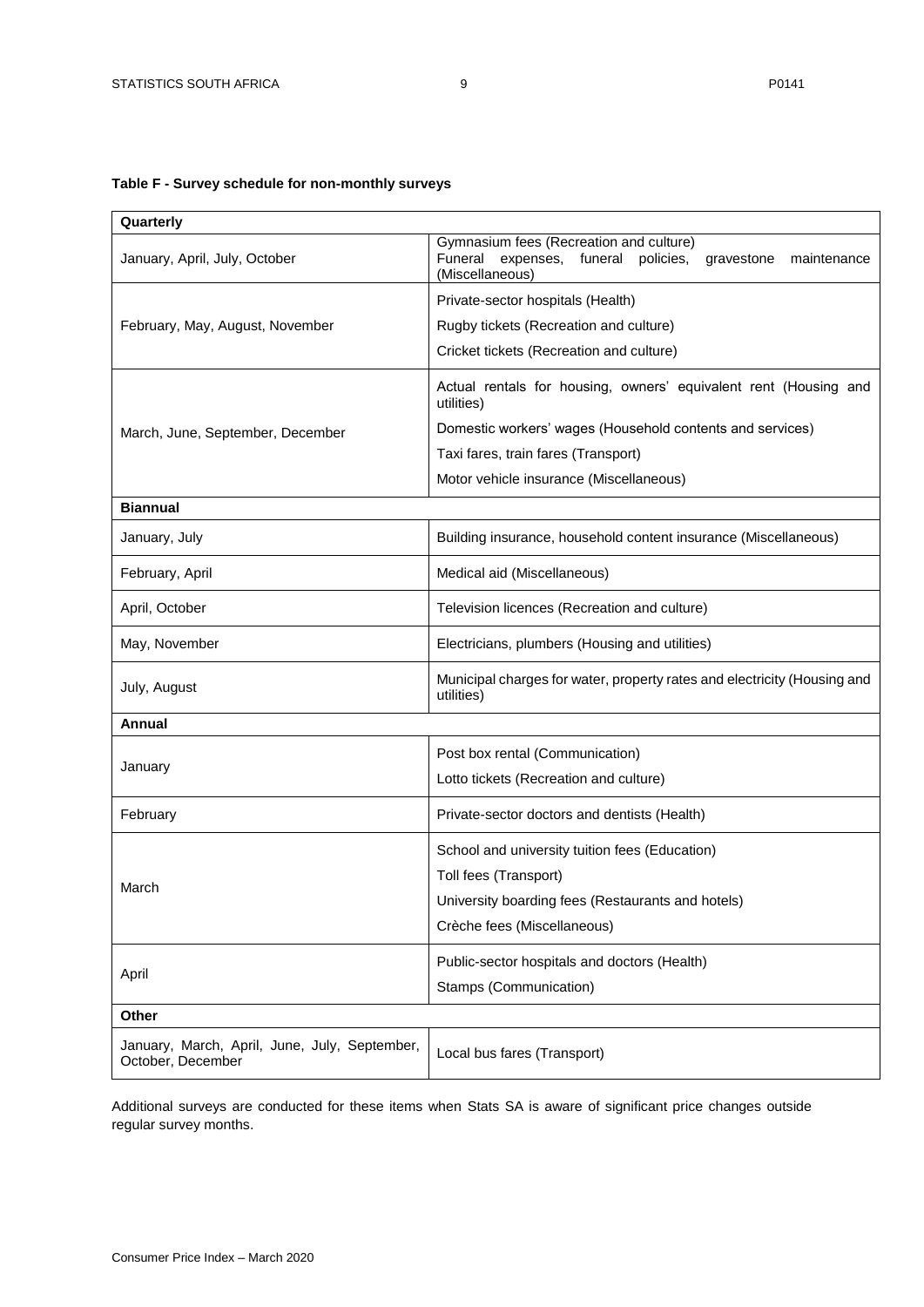#### <span id="page-9-0"></span>**GLOSSARY**

A complete set of definitions is available in the methods and sources document on the Stats SA website [http://www.statssa.gov.za/?page\\_id=2528](http://www.statssa.gov.za/?page_id=2528)

| <b>Annual inflation rate</b>        | The annual inflation rate is the change in the index of the relevant month of<br>the current year compared with the index of the same month in the previous<br>year expressed as a percentage.                                                                                                                                                                                                                                                                                                                                                                                                                            |
|-------------------------------------|---------------------------------------------------------------------------------------------------------------------------------------------------------------------------------------------------------------------------------------------------------------------------------------------------------------------------------------------------------------------------------------------------------------------------------------------------------------------------------------------------------------------------------------------------------------------------------------------------------------------------|
| Annual percentage change            | The annual percentage change is the change in the index of the relevant<br>month of the current year compared with the index of the same month in the<br>previous year expressed as a percentage.                                                                                                                                                                                                                                                                                                                                                                                                                         |
| Average annual inflation rate       | The average annual inflation rate is the change in the average index of one<br>year compared with the average index of the previous year expressed as a<br>percentage.                                                                                                                                                                                                                                                                                                                                                                                                                                                    |
| Average annual percentage<br>change | The average annual percentage change is the change in the average index<br>of one year compared with the average index of the previous year expressed<br>as a percentage.                                                                                                                                                                                                                                                                                                                                                                                                                                                 |
| <b>CPI for administered prices</b>  | An administered price is defined as the price of a product which is set<br>consciously by an individual producer or group of producers and/or any price<br>which can be determined or influenced by government, either directly or<br>through a government agency/institution without reference to market forces.<br>Products and services included are assessment rates, water, electricity,<br>paraffin, petrol, diesel, public transport - trains, motor licences, motor<br>registration, telephone fees, cell calls, television licence, school fees,<br>university/technicons/colleges and university boarding fees. |
| <b>CPI for regulated prices</b>     | Regulated prices are those administered prices that are monitored and<br>controlled by government policy. To this end, price regulation does not<br>necessarily imply the presence of an economic regulator, but the restriction<br>on the extent to which prices may vary, depending on government's policy<br>objective. Products and services included are water, electricity, paraffin,<br>petrol, diesel, telephone fees and cell calls.                                                                                                                                                                             |
| CPI per expenditure decile          | Decile 1 - up to R17 721;<br>Decile 2 - R 17 722 up to R 29 475;<br>Decile 3 - R 29 476 up to R 42 582;<br>Decile 4 - R 42 583 up to R 56 909;<br>Decile 5 - R 56 910 up to R 73 813;<br>Decile 6 - R 73 814 up to R 94 884;<br>Decile 7 - R 94 885 up to R 124 227;<br>Decile 8 - R 124 228 up to R 173 022;<br>Decile 9 - R 173 023 up to R 269 902; and<br>Decile 10 - R 269 903 and more.                                                                                                                                                                                                                             |
| <b>Inflation rate</b>               | The inflation rate is the change in the CPI for all items of the relevant month<br>of the current year compared with the CPI for all items of the same month in<br>the previous year expressed as a percentage.                                                                                                                                                                                                                                                                                                                                                                                                           |
| Monthly percentage change           | The monthly percentage change is the change in the index of the relevant<br>month compared with the index of the previous month expressed as a<br>percentage.                                                                                                                                                                                                                                                                                                                                                                                                                                                             |
| <b>Rural CPI</b>                    | The rural CPI is compiled using data from rural and urban areas in<br>accordance with the purchasing patterns of rural residents.                                                                                                                                                                                                                                                                                                                                                                                                                                                                                         |